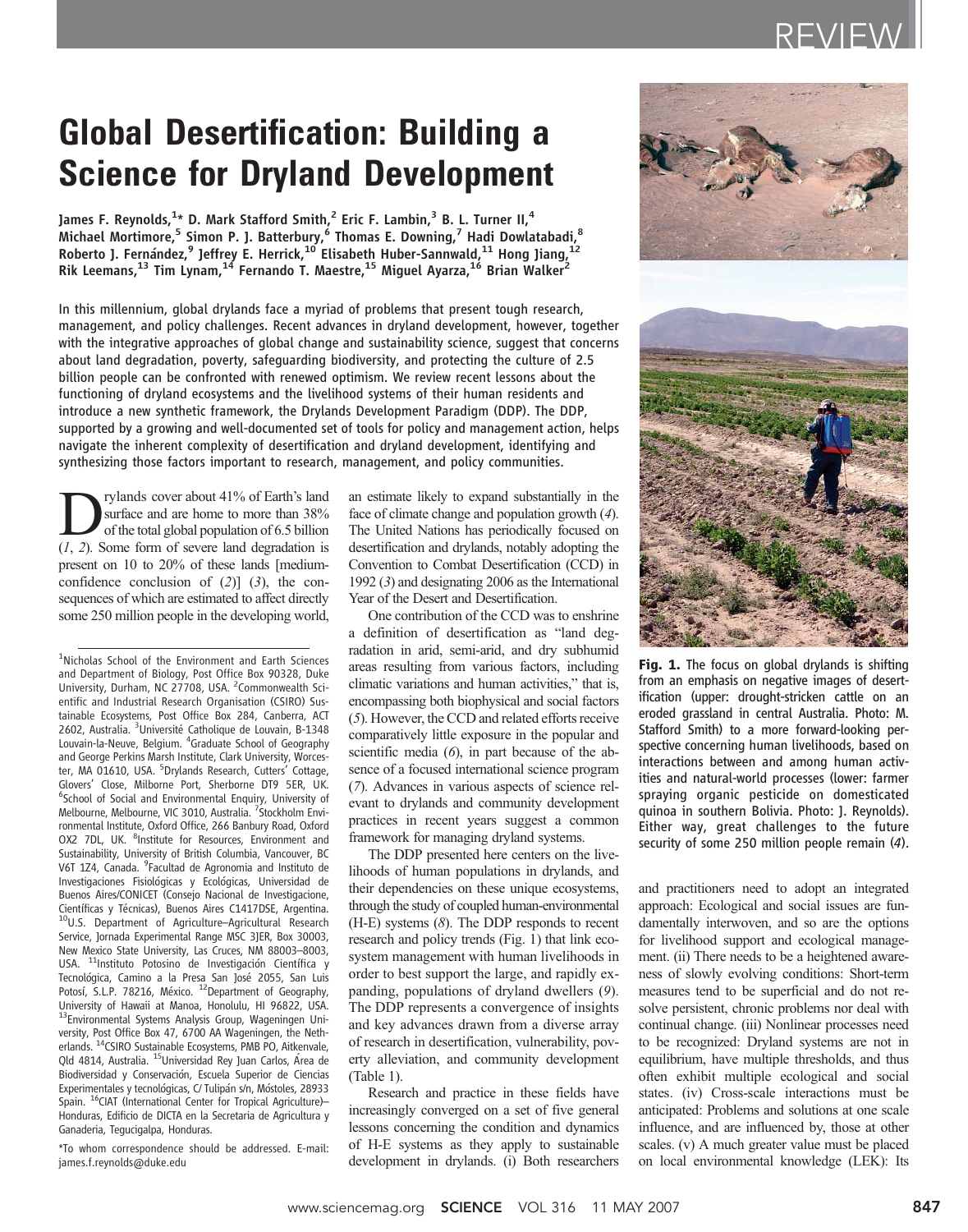practice is central to the management of most drylands but is often undervalued.

## Template for a New Science

Building on earlier efforts  $(10)$ , we synthesize and formalize these lessons more explicitly in the DDP. The issues that the DDP principles highlight arise from a suite of biophysical and socioeconomic features that together constitute a "drylands syndrome," such that dryland populations are among the most ecologically, socially, and politically marginalized populations on Earth (11). Sustainable development in drylands is determined by five key features of the drylands syndrome (noted as ds-1 to ds-5 below), which dominate the dynamics of H-E systems.

Dryland syndrome. Drylands—which include arid, semi-arid, and dry subhumid areasare by definition (12) areas where precipitation is scarce and typically more-or-less unpredictable (ds-1: high variability). High air temperatures, low humidity, and abundant solar radiation result in high potential evapotranspiration. Many dryland soils contain small amounts of organic matter and have low aggregate strength (ds-2: low fertility). Both tillage and grazing by domesticated animals can quickly have major impacts, so drylands are sensitive to degradation  $(1, 2)$ . These and other biophysical features have profound social and economic implications.

Compared to mesic areas, and a few major desert cities notwithstanding, the human populations of drylands are usually sparser (ds-3: sparse populations), more mobile, more remote from markets (ds-4: remoteness), and distant from the centers (and priorities) of decision-makers (ds-5:

distant voice). It is also harder to deliver services efficiently, and institutional arrangements devised in other regions may be dysfunctional when imposed on drylands. As a result, dryland populations tend to lag behind populations in other parts of the world on a variety of economic and health indices, even controlling for "ruralness" (2), with higher infant mortality, severe shortages of drinking water, and much lower per capita gross national product.

Principles of the DDP. The DDP consists of five principles (Table 2), which are based on the aforementioned lessons but that are also consistent with the dryland syndrome.

Principle 1. Dryland H-E systems are coupled, dynamic, and coadapting, with no single target equilibrium point  $(13)$ . They are the coevolved product of complex interactions between biophysical (e.g., climate, soil, biota) and

Table 1. Selected fields of activity relevant to dryland development, showing some key advances in research and lessons for management and policy over the past two decades, and which provide the basis for the new synthesis presented in Table 2. P1 to P5 indicate how the specific advances and lessons foreshadow principles 1 to 5 and their implications as given in Table 2.

| <b>Fields of activity</b>                                                                                                 | Some key advances in drylands research                                                                                                                                                                                                                                       | Some key lessons learned for drylands practitioners                                                                                                                                                                                                                         |
|---------------------------------------------------------------------------------------------------------------------------|------------------------------------------------------------------------------------------------------------------------------------------------------------------------------------------------------------------------------------------------------------------------------|-----------------------------------------------------------------------------------------------------------------------------------------------------------------------------------------------------------------------------------------------------------------------------|
| <b>Desertification and</b><br>rangelands ecology:<br>Understanding the<br>biophysical (59, 60) and<br>socioeconomic (61)  | Many case studies of chronic dryland degradation-caused<br>by interactions between biophysical and social drivers-<br>have been documented [e.g., land uses that exhaust<br>available water resources or are unsuited to highly<br>variable precipitation regimes (62)].     | Desertification is the emergent outcome of a suite of<br>social and biophysical causal factors, with pathways<br>of change that are specific in time and place (23).<br>Poor resource management is compounded by weak<br>institutions, poorly implemented technologies, or |
| drivers of dryland<br>degradation, as part of<br>global environmental                                                     | The debate about drylands being disequilibrium systems has<br>been resolved in favor of a more dynamic,<br>nonequilibrium view (13).                                                                                                                                         | exploitative economic and political systems [thus<br>emphasizing links between coupled H-E systems<br>$(63)$ ].                                                                                                                                                             |
| change research                                                                                                           | [→P1, P2, P3]                                                                                                                                                                                                                                                                | $[\rightarrow P1, P2]$                                                                                                                                                                                                                                                      |
| <b>Vulnerability:</b><br>Understanding the<br>integrated environmental,<br>social, economic, and<br>political exposure of | Vulnerability involves multiple stressors across multiple<br>temporal and spatial scales, and emerges from the<br>interactions of social actors, the environment, and<br>institutions (65).<br>Thresholds of critical risks are dynamic in space and time                    | Expansion of cropping into rangelands during wet periods<br>changes system thresholds and often results in crises<br>and environmental collapse when dry conditions<br>return, e.g., the 1930s U.S. Dust Bowl (66) and<br>"sandification" in China's Ordos Plateau (31).    |
| human welfare to a range<br>of potentially harmful<br>perturbations (64)                                                  | and are rooted in historical structural causes [e.g.,<br>construction of wells during a severe drought in the<br>Sahel interrupted herd movements, creating new<br>vulnerabilities (22)].<br>$[\rightarrow P1, P3, P4]$                                                      | With adequate preparedness, early-warning systems can<br>reduce the human toll of natural hazards and<br>livelihood-based measures can reduce longer-term<br>vulnerability [e.g., community adaptation to drought<br>in Kordofan, Sudan (67)].<br>$[\rightarrow P2, P3]$    |
| <b>Poverty alleviation:</b><br>Elucidates human<br>welfare-land degradation<br>relationships (68)                         | "Poverty trap" thresholds exist (69) from which it is difficult<br>for individuals and households to extract themselves<br>without outside intervention.<br>Livelihood diversification, which is increasingly promoted<br>in drylands, reduces dependence on highly variable | Development schemes in drylands justified as alleviating<br>poverty have often been driven by divergent, higher-<br>level political or economic objectives [e.g., forced<br>relocation of Ethiopian Highlands peoples after the<br>1980s famine (70)].                      |
|                                                                                                                           | natural resources (2).<br>$[\rightarrow P2, P3]$                                                                                                                                                                                                                             | Low productivity often means that interregional flows of<br>labor, capital, and skills (e.g., by migration to urban or<br>more humid areas) are needed to sustain poverty<br>reduction in drylands.<br>$[\rightarrow P3, P4]$                                               |
| Community-driven<br>development:<br>Seeks to enlarge the role<br>of local communities in                                  | "Top-down" development policies often contradict local<br>practices and undermine sustainable development [e.g.,<br>conflicts between state and local perspectives on<br>burning in Mali (72)].                                                                              | An increased role for local communities and land users is<br>needed for win-win (environment-development)<br>outcomes (74) requiring rights to participate and<br>capacity-building initiatives.                                                                            |
| policy and to strengthen<br>local autonomy in<br>governance (71)                                                          | Community-driven management, though more sensitive to<br>local conditions and knowledge, is not a universal<br>solution (73).<br>$[\rightarrow P4, P5]$                                                                                                                      | Proper engagement of local people (and local<br>environmental knowledge) with scientists (and<br>scientific knowledge) can contribute to sustainable<br>management (75, 76).<br>$[\rightarrow P5]$                                                                          |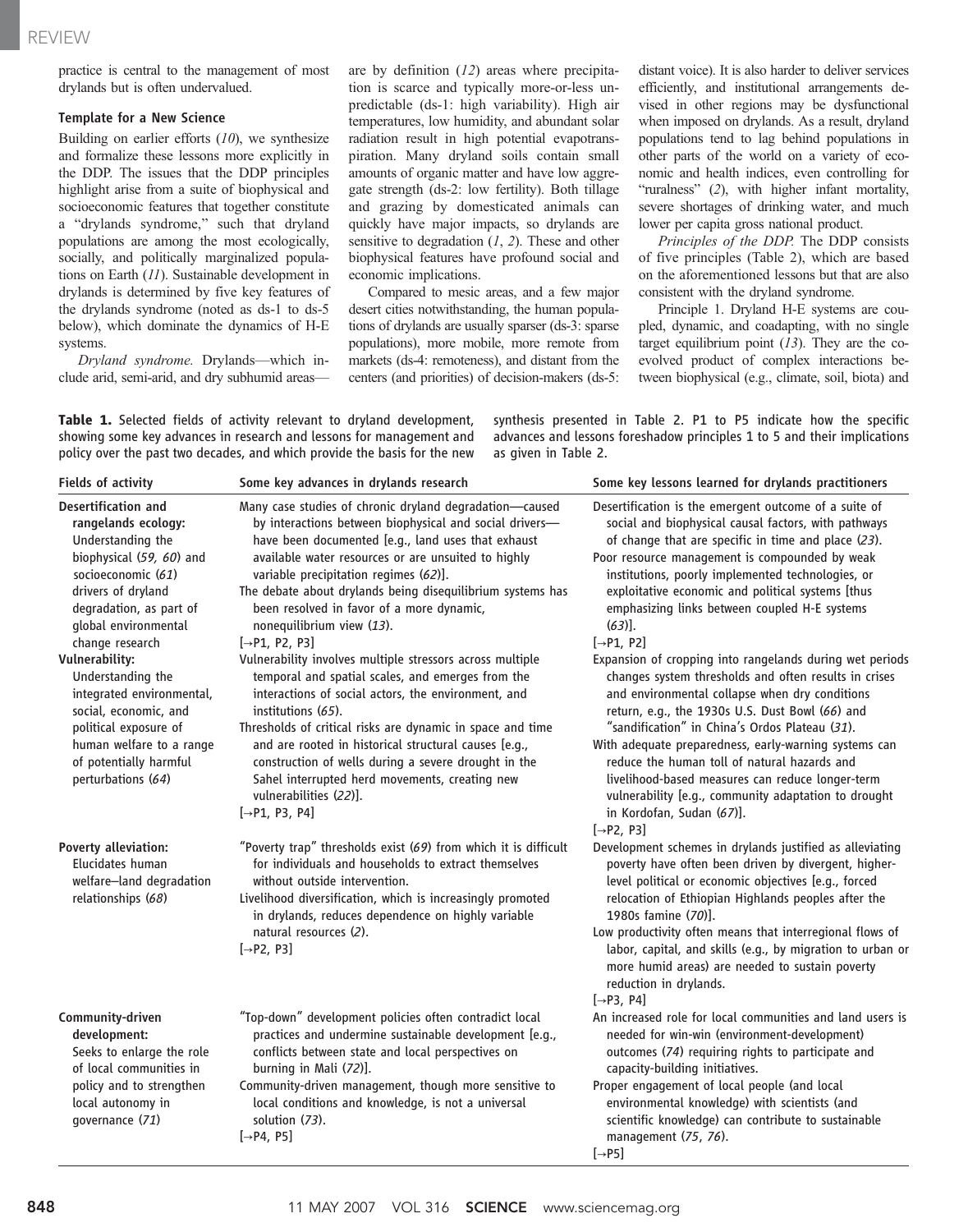human (e.g., demographic, economic, institutional) subsystems (14), complete with a history and geography, and are constantly changing in response to both external (e.g., climate, prices) and internal (e.g., feedbacks between soil nutrients and plant growth, a farmer's economic decisions regarding land use) drivers. An example of the coevolution of H-E systems is provided by Mortimore and Harris (15) for the Kano Close-Settled Zone in Nigeria, covering the period 1962 to 1996 *(*16). Given this scenario, approaches to development must simultaneously consider both biophysical and socioeconomic dimensions of the dryland system in question [key implication 1 (ki-1) in Table 2] (17). Trends in soil fertility or biodiversity, for example, must be linked to factors such as labor, settlement patterns, and livelihood system dynamics, and vice versa, with appropriate temporal and spatial definitions (18).

Principle 2. The critical dynamics of dryland systems are determined by "slow" variables, both biophysical and socioeconomic [as exemplified by the coevolution of the coupled H-E systems of Maradi, Niger (Box S1, supporting online text)]. Slow variables (e.g., soil fertility, household capital wealth) have lengthy turnover times and are thus useful for gaining insights into long-term H-E changes, resource collapses, potential surprises, and new opportunities (19). The vagaries of precipitation, pest outbreaks, and other strongly fluctuating variables characteristic of drylands tend to generate noise, making such "fast" variables with relatively rapid turnover times (e.g., crop yield, household disposable cash) poor indicators of land degradation or the need for intervention (17). Nevertheless, both research and human exploitation of resources are often based on relatively fast variables (19), which for drylands has confused the debate about strategic development needs  $(20, 21)$ .

Given the complex, multivariate structure of H-E systems, it is important to recognize that not all variables carry equal weight (17). It is often possible to identify combinations of interrelated variables that can be grouped together as syndromes of degradation (22), thus simplifying analysis and intervention (ki-2, Table 2) (23).

Principle 3. Slow variables possess thresholds that, if crossed, cause the system to move into a new state or condition. The importance of thresholds is widely recognized in both the ecological and socioeconomic literature (24) and, although this usually focuses on one, dominant "shift," Kinzig et al. (25) show that most regional-scale systems have a number of actual or potential regime shifts, in different domains (ecological, social, economic) and at different scales, such that one shift may trigger or preclude others. Thresholds may vary as a function of internal dynamics at other scales, and in some instances can be deliberately altered. For example, the provision of piped water or solar cookers in remote villages can dramatically alter the income threshold at which women have spare time to invest in small business or education by reducing the time taken to collect water or fuel  $(26)$ .

Table 2. Principles of the Drylands Development Paradigm, with a brief overview of their importance vis-à-vis the five main components of the dryland syndrome (ds-1 to ds-5, see text) and their implications for research, management, and policy. [Based on Stafford Smith and Reynolds (77)] H-E, humanenvironmental systems; LEK, local environmental knowledge.

| <b>Principles</b>                                                                                                                                                           | Why important in drylands                                                                                                                                                                                                                                                                                                                                                                                  | Links to dryland<br>syndrome<br>$(ds-1 to ds-5)$                                          | Key implications (ki) for<br>research, management, and policy                                                                                                                                                                                                                                 |
|-----------------------------------------------------------------------------------------------------------------------------------------------------------------------------|------------------------------------------------------------------------------------------------------------------------------------------------------------------------------------------------------------------------------------------------------------------------------------------------------------------------------------------------------------------------------------------------------------|-------------------------------------------------------------------------------------------|-----------------------------------------------------------------------------------------------------------------------------------------------------------------------------------------------------------------------------------------------------------------------------------------------|
| P1: H-E systems are<br>coupled, dynamic, and<br>coadapting, so that their<br>structure, function, and<br>interrelationships change<br>over time.                            | The close dependency of most drylands livelihoods on<br>the environment imposes a greater cost if the<br>coupling becomes dysfunctional; variability<br>caused by biophysical factors as well as markets<br>and policy processes, which are generally beyond<br>local control, means that tracking the evolving<br>changes and their functionality is relatively harder<br>and more important in drylands. | ds-1: variability;<br>ds-4: remoteness                                                    | ki-1: Understanding dryland<br>desertification and development<br>issues always requires the<br>simultaneous consideration of<br>both human and ecological<br>drivers, and the recognition that<br>there is no static equilibrium "to<br>aim for."                                            |
| P2: A limited suite of<br>"slow" variables are<br>critical determinants of<br>H-E system dynamics.                                                                          | Identifying and monitoring the key slow H and E<br>variables is particularly important in drylands<br>because high variability in "fast" variables masks<br>fundamental change indicated by slow variables.                                                                                                                                                                                                | ds-1: variability                                                                         | ki-2: A limited suite of critical<br>processes and variables at any<br>scale makes a complex problem<br>tractable.                                                                                                                                                                            |
| P3: Thresholds in key slow<br>variables define different<br>states of H-E systems,<br>often with different<br>controlling processes;<br>thresholds may change<br>over time. | Thresholds particularly matter in drylands because the<br>capacity to invest in recovering from the impacts<br>of crossing undesirable thresholds is usually lower<br>per unit (area of land, person, etc); and, where<br>outside agencies must be called upon, the<br>transaction costs of doing so to distant policy<br>centers are usually higher.                                                      | ds-1: variability;<br>ds-2: low productivity;<br>ds-4: remoteness:<br>ds-5: distant voice | ki-3: The costs of intervention rise<br>nonlinearly with increasing land<br>degradation or the degree of<br>socioeconomic dysfunction; yet<br>high variability means great<br>uncertainty in detecting<br>thresholds, implying that<br>managers should invoke the<br>precautionary principle. |
| P4: Coupled H-E systems<br>are hierarchical, nested,<br>and networked across<br>multiple scales.                                                                            | Drylands are often more distant from economic and<br>policy centers, with weak linkages; additionally,<br>regions with sparse populations may have<br>qualitatively different hierarchical relationships<br>between levels.                                                                                                                                                                                | ds-3: sparse population<br>ds-4: remoteness:<br>ds-5: distant voice;                      | ki-4: H-E systems must be managed at<br>the appropriate scale; cross-scale<br>linkages are important in this, but are<br>often remote and weak in drylands,<br>requiring special institutional<br>attention.                                                                                  |
| P5: The maintenance of a<br>body of up-to-date LEK is<br>key to functional<br>coadaptation of H-E<br>systems.                                                               | Support for LEK is critical in drylands because<br>experiential learning is slower where monitoring<br>feedback is harder to obtain (owing to more variable<br>systems, larger management units, in sparsely<br>populated areas) and, secondarily, where there is<br>relatively less research.                                                                                                             | ds-1: variability;<br>ds-3: sparse population                                             | ki-5: The development of appropriate<br>hybrid scientific and LEK must<br>be accelerated both for local<br>management and regional policy.                                                                                                                                                    |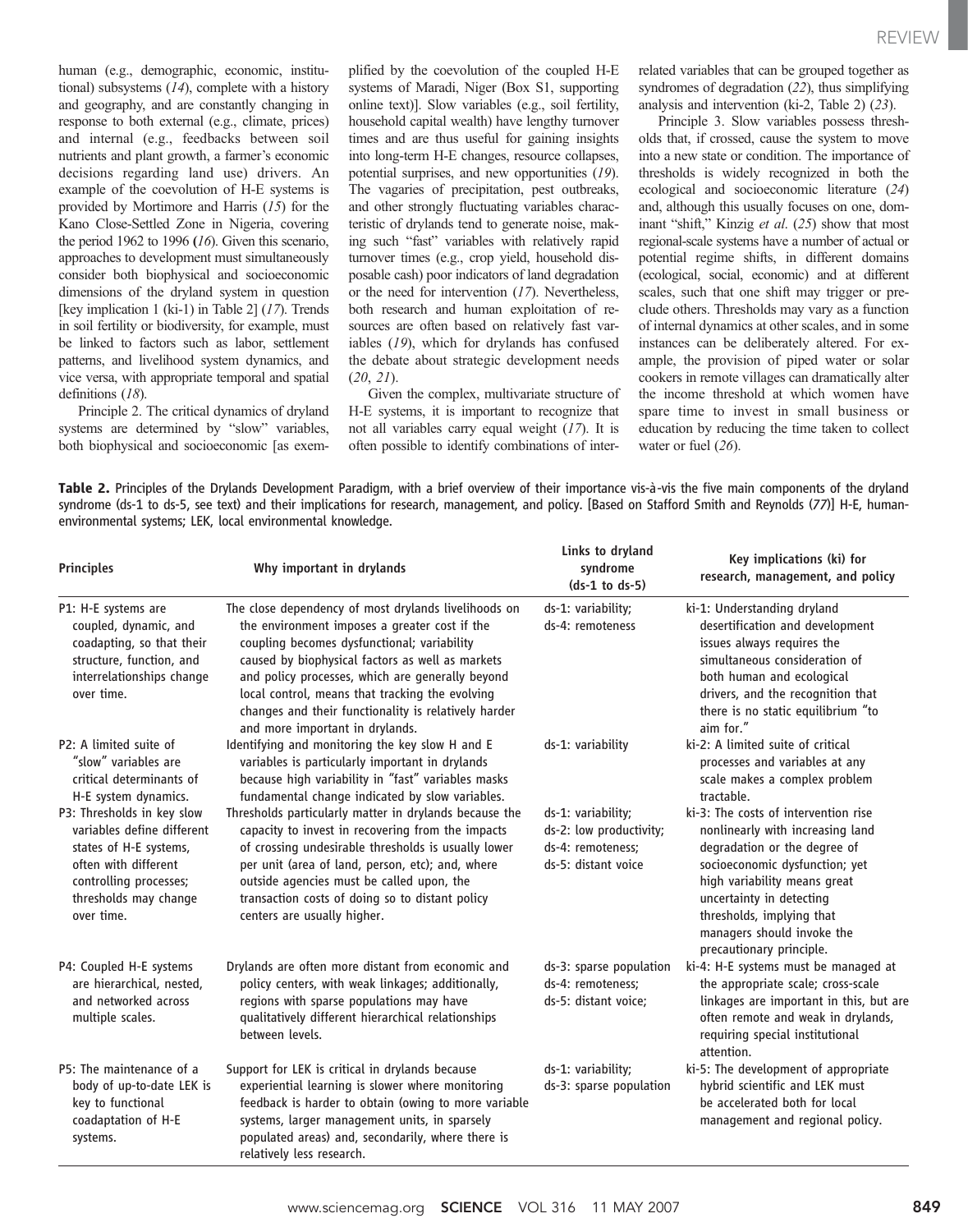## REVIEW

As an H-E system moves further from some desirable condition or state, the cost of intervention to "return" the system to that condition also increases. Sudden changes or nonlinearities associated with thresholds (e.g., run-off from overland flow to gullies; labor withdrawn due to war or out-migration) tend to amplify the costs of intervention (ki-3, Table 2). In impoverished drylands, these costs are further exacerbated by economic limits to local investment capacity, thus triggering the call for external resources that further increase transaction costs in remote areas [examples in (17, 27)] (28).

Principle 4. The involvement of multiple stakeholders, with highly differing objectives and perspectives, illustrates the need to pay attention to the multilevel, nested, and networked nature of H-E systems. Operating hierarchically and across scales, linkages between stakeholders embed the system in question within others (10, 29). Such scale issues are especially important in drylands because so many of them are sparsely occupied and remote, e.g., from city-based agencies or company headquarters, which weakens political and economic empowerment (30). In addition, slow variables at one scale of interest are affected by slow and fast variables operating at other scales, such that interventions at one scale generally alter the system at the next [e.g.,  $(31)$ ].

However, not every problem need be viewed as encompassing all scales of concern. Berkes and Jolly (32), for example, argue that shortterm coping mechanisms are displayed at the household and individual scales, whereas longterm adaptive strategies, such as change in cultural values, are expressed at broader scales. In general, intervention on, and management of, a particular process must occur at the appropriate scale (ki-4, Table 2). For example, inasmuch as management is affected by institutions (rules of governance), the two should be scale-matched (33).

Principle 5. The key to maintaining functional coadaptation of coupled H-E systems is an up-to-date body of "hybrid" environmental knowledge that integrates local management and policy experience with science-based knowledge, all of which must be mediated through an effective institutional framework. Local environmental knowledge, which encompasses a wide range of activities, may develop rapidly or over generations (34) and has served long-persisting groups well [e.g., native Americans (35)].

In the modern world, however, the traditional role of LEK is threatened by rapid changes in both biophysical (e.g., exotic-species introductions, shifts in climate) and socioeconomic (e.g., population growth, changing technologies, new economic demands) drivers. Furthermore, in the variable environments of drylands, especially those subject to climate change, acquiring new LEK through learning from experience is particularly slow, so identifying new alliances of local and science-based knowledge systems to

speed up this acquisition is particularly important (27) (ki-5, Table 2). Examples of the products of such alliances include local climate forecasts (36) and soil classifications (37).

### Application of the DDP

The DDP serves two purposes: One is conceptual, providing a holistic synthesis of the disparate lessons drawn from previous work on desertification and development (Table 1) in the setting of the unique features of drylands (the dryland syndrome); the other is practical, providing a template whereby each of the five principles (Table 2) can be thoroughly examined and tested in case studies.

Other complex, integrated approaches to environment and development issues that have been entertained in the past, such as farming systems research [e.g., (38, 39)], have faced the genuine difficulties that researchers, managers, and policy-makers have with tackling complexity. To address the global problem of desertification realistically, an integrative approach is required, not only because of synergy between elements of coupled H-E systems (14), but also because programmatic and policy concerns about each have implications that often conflict if treated individually (21). The real challenge that the DDP aims to satisfy is to develop efficient and effective approaches to understanding complex H-E interactions in drylands, while respecting and recognizing the capacity of local communities and policy-makers to deal with their complexity.

The DDP is being tested by the ARIDnet network (40) with interdisciplinary workshops of 15 to 25 participants. To date, ARIDnet workshops have addressed local questions of land degradation in rural, dryland H-E systems in Bolivia, Mexico (41) (Box S3), and Honduras (42). The DDP is most effective when conceptualizing and framing local issues, and their potential solutions, because it is open to the many different lenses through which dryland use and development are viewed by multiple stakeholders. In these workshops, the implementation phase was found to be most challenging, requiring that all stakeholders jointly work through the DDP principles, agreeing on the specific implications of each. The Mexican and Honduran case studies revealed that it is necessary to allow people to explore problems in their own words and gradually work specific issues into the DDP framework.

Dryland development issues occur also in more developed countries. In Australia, for example, the Desert Knowledge initiative (43) seeks sustainable livelihoods and viable desert settlements, and in the United States, the Central Arizona–Phoenix Long Term Ecological Research project (44) seeks to understand the relation between land-use decisions and ecological consequences. These projects share the longterm goal of improving dryland ecosystems and regional economies and, building on DDP-like analyses, seek economic livelihoods that may emerge from sustainable use of dryland environments yet reach out successfully to markets beyond these regions.

The DDP does not purport to represent an exhaustive set of programs, tools, and approaches for dryland development. In fact, in recent years there has been substantial improvement in the suite of toolsets available to the policy, management, and research communities concerned with dryland development [e.g.,  $(2, 45-49)$ ]. Rather, the DDP serves as an analytical framework through which specific problems may be identified and opportunities implemented with greater insight. We are confident that further application and testing of the DDP through case studies will lead to continued refinement of a parsimonious set of theoretical, systems-oriented principles for analyzing dryland development issues in any particular region of the world, to the betterment of the 2.5 billion people who live in drylands globally.

#### References and Notes

- 1. GLP, Global Land Project—Science Plan and Implementation Strategy" [IGBP (International Geosphere Biosphere Program) Report No. 53/International Human Dimensions Programme Report No. 19, IGBP Secretariat, Stockholm, 2005]; www.globallandproject.org/ documents.shtml.
- 2. MEA, Millennium Ecosystem Assessment*—*Ecosystems and Human Well-Being: Desertification Synthesis (World Resources Institute, Washington, DC, 2005).
- 3. UNCCD, United Nations Convention to Combat Desertification, Elaboration of an International Convention to Combat Desertification in Countries Experiencing Serious Drought and/or Desertification, Particularly in Africa" (U.N. Doc. A/AC.241/27, 33 I.L.M. 1328, United Nations, 1994).
- 4. The precise numbers of the dryland population affected by desertification is contentious (50), but 250 million is a widely cited approximation (2, 3). For comparison, the Global Fund estimates annually 1 million deaths and 300 to 500 million new infections for malaria, 3 million deaths and 40 million new infections for AIDS/HIV, and 2 million deaths and 8 million new infections for tuberculosis (www.theglobalfund.org).
- 5. There has been extensive debate concerning definitions of desertification and degradation (51). Although the CCD definition is now formalized internationally, a summary of the debate is given in (10, 52).
- 6. In a search of Science for July 1996 through June 2006, "climat\* change" appears in 634 titles/abstracts, and "biodiversity" (or "biological diversity") appears in 211, whereas "desertification" (and biophysical forms of "degradation") appears in only 4. Meanwhile, the Convention on Climate Change occurs in 7 abstracts, the Convention on Biological Diversity occurs in 4, and the CCD appears in 1. Similar findings are true for Nature.
- 7. We suggest that in the past this has been exacerbated by a polarization of the research and practitioner communities over the phenomena and processes of study, including tensions between environmental and development agendas and conceptual differences between top-down, expert-driven managerial solutions and bottom-up, local knowledge and capacity-building approaches (53). Such polarizations and differences are now ameliorating.
- 8. We use H-E interactions to encompass a broad interpretation of the mutual interactions between and among human activities and natural-world processes—an emerging field of science that has evolved in response to the need to elucidate complex relationships between sustainable resource use by humans and their environment (54). Also termed "social-ecological